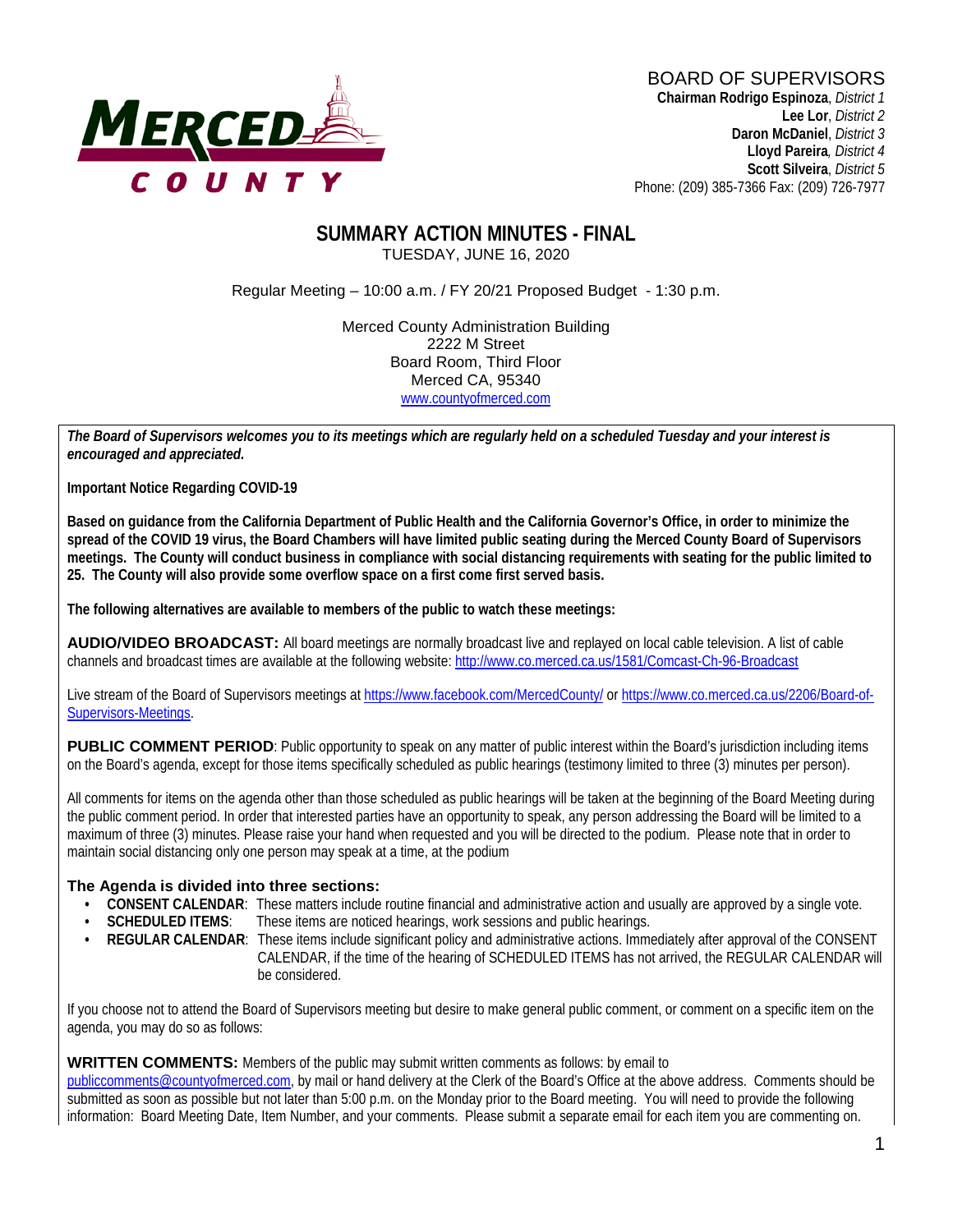Please be aware that public comments received that do not specify a particular agenda item will be made part of the record of proceedings as a general public comment. Written comments will be provided to the Board Members, and will be part of the record of the meeting, but will not be read during the meeting.

**PUBLIC HEARINGS:** Public opportunity to provide testimony is limited to three (3) minutes per person. Please raise your hand and you will be directed to the podium. Please note that in order to maintain social distancing only one person may speak at a time, at the podium.

**CLOSED SESSION**: This is the portion of the meeting conducted in private without the attendance of the public or press to discuss certain confidential matters specifically permitted by the Brown Act. The public will be provided an opportunity to comment on any matter to be considered in closed session prior to the Board adjourning into the closed session.

**BOARD AGENDA AND MINUTES:** Board agendas, minutes, and copies of items to be considered by the Board of Supervisors are posted on the Internet at least 72 hours preceding a Tuesday meeting at the following website: [www.countyofmerced.com](http://www.countyofmerced.com/) 

**REASONABLE ACCOMMODATIONS:** Persons who require accommodation for any audio, visual or other disability or Spanish or Hmong interpretation in order to review an agenda, or to participate in a meeting of the Board of Supervisors per the American Disabilities Act (ADA), may obtain assistance by requesting such accommodation in writing. Please address your written request to the Clerk of the Board, 2222 M Street, Merced, CA 95340 or telephonically by calling (209) 385-7366. Any such request for accommodation should be made at least 48 hours prior to the scheduled meeting for which assistance is requested.

*Spanish and Hmong interpreters are available.*

*Interpretes de espanol y hmong estan disponibles.*

*Peb muaj tug paab txhais lug Mev hab Hmoob.* 

#### SCHEDULED ITEMS

#### **10:00 A. M. THE PUBLIC IS INVITED TO SPEAK ON ANY ITEM ON THE AGENDA-TESTIMONY IS LIMITED TO THREE MINUTES PER PERSON**

#### **GOVERNMENT CODE SECTION 54954.2 COMPLIANCE (LATE AGENDA ITEMS)**

**10:00 A. M. INVOCATION led by Pastor Doug Young, Our Father's House, Los Banos/PLEDGE OF ALLEGIANCE**

> **PUBLIC OPPORTUNITY TO SPEAK ON ANY MATTER OF PUBLIC INTEREST WITHIN THE BOARD'S JURISDICTION INCLUDING ITEMS ON THE BOARD'S AGENDA, EXCEPT FOR THOSE ITEMS SPECIFICALLY SCHEDULED AS PUBLIC HEARINGS (TESTIMONY LIMITED TO THREE MINUTES PER PERSON)**

> > *REVIEW BOARD ORDER – SEE PAGE 11*

#### **APPROVAL OF CONSENT AGENDA CALENDAR (ITEMS #1-26)**

#### **REPORTS/BOARD DIRECTION**

County Executive Officer, County Counsel, Board of Supervisors Members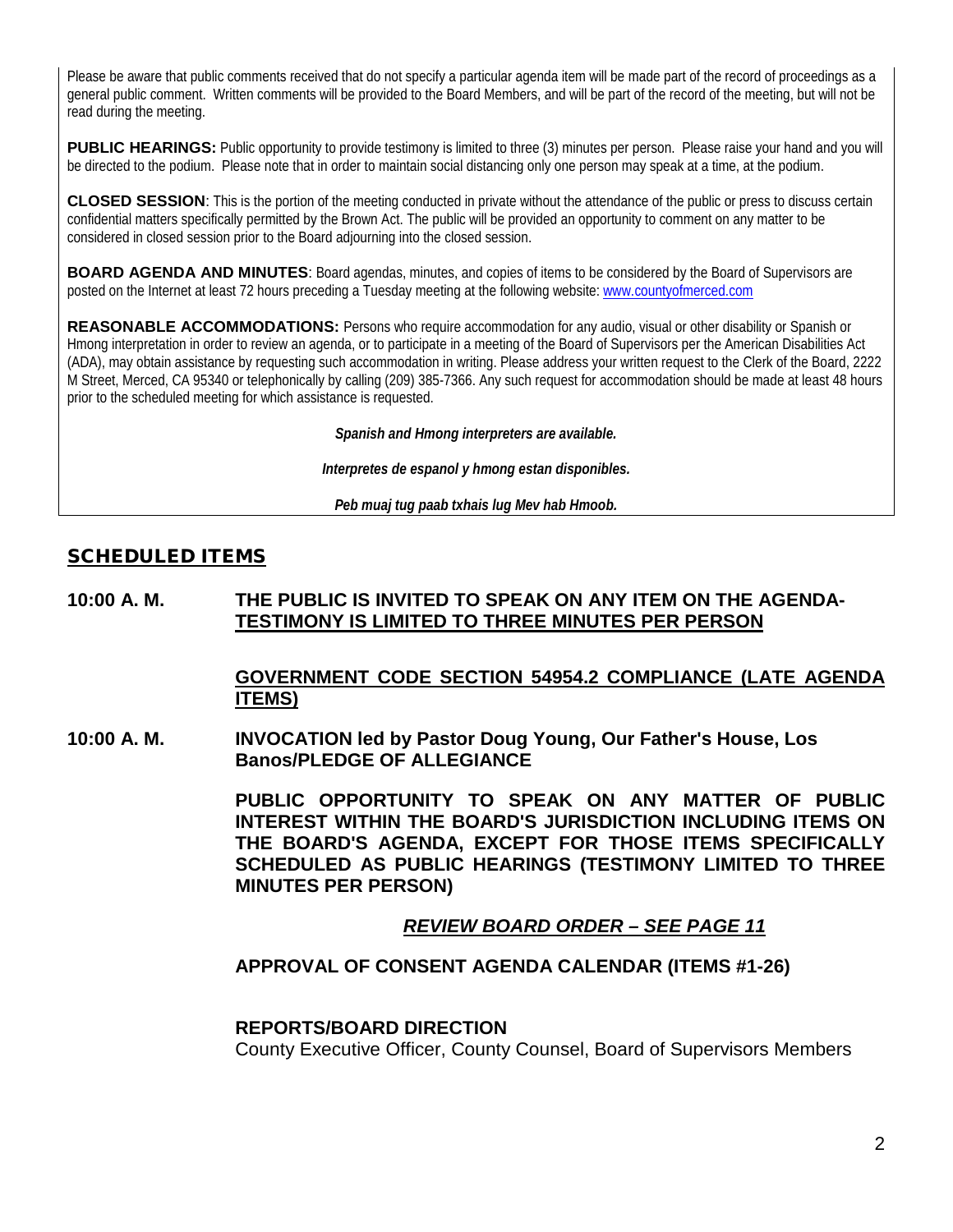#### CONSENT CALENDAR (Items # 1-26) **APPROVED AS RECOMMENDED AYES: ALL**

#### Public Works

- 1. 1) Approve and authorize Amendment Contract No. 2014021 with Atwater Electric for traffic signal maintenance services; and 2) Authorize the Director of Public Works to execute the Amendment, after review by County Counsel.
- 2. Set a first reading for July 14, 2020 at 10:00 a.m., and a second reading for July 28, 2020 at 10:00 a.m. for a proposed ordinance setting user charge rates for County Service Area Number One at their current amounts for fiscal year 2020/2021.

#### Health

- 3. Approve and authorize the Chairman to sign Amendment Contract No. 2017050 with Goodfellow Occupational Therapy to provide medical therapy services.
- 4. Approve and authorize the Chairman to sign Amendment Contract No. 2012038 with Supplemental Health Care Services, Inc. to provide medical therapy services for the California Children's Services - Medical Therapy Program.
- 5. Approve and authorize the Chairman to sign Amendment Contract No. 2013249 with Accela, Inc. for Envision Connect software and support services, exercising their option to renew the Decade Software Agreement.

#### Behavioral Health and Recovery Services

- 6. Approve and authorize the Chairman to sign Amendment Contract No. 2018001 with Panoramic Software Corporation to provide PG-Pro Web software services revising the insurance requirements to meet County standards.
- 7. Approve and authorize the Chairman to sign Amendment Contract No. 2016245 with Davis Guest Home for board and care services, updating the insurance terms to meet County standards and revising Exhibits A, B, and W.
- 8. Approve and authorize the Chairman to sign Amendment Contract No. 2018179 with Aspiranet to provide the wraparound and specialty mental health services to Youth Beneficiaries in Merced County, updating the compensation terms and conditions due to the COVID-19 Pandemic.
- 9. Approve and authorize the Chairman to sign Amendment Contract No. 2017197 with Aspiranet for services provided through the Wraparound, Empowerment, Compassion, and Needs Program as part of the Mental Health Services Act, updating the compensation terms and conditions due to the COVID-19 Pandemic.
- 10. Approve and authorize the Chairman to sign Amendment Contract No. 2018213 with Community Social Model Advocates, Inc. for residential alcohol and drug recovery services, revising Exhibit S.
- 11. Approve and authorize the Chairman to sign Amendment Contract No. 2018193 with Aligned Telehealth, Inc. for the provision of Tele Psychiatry Services, updating the insurance terms to meet County standards, revising Exhibit A and Exhibit B.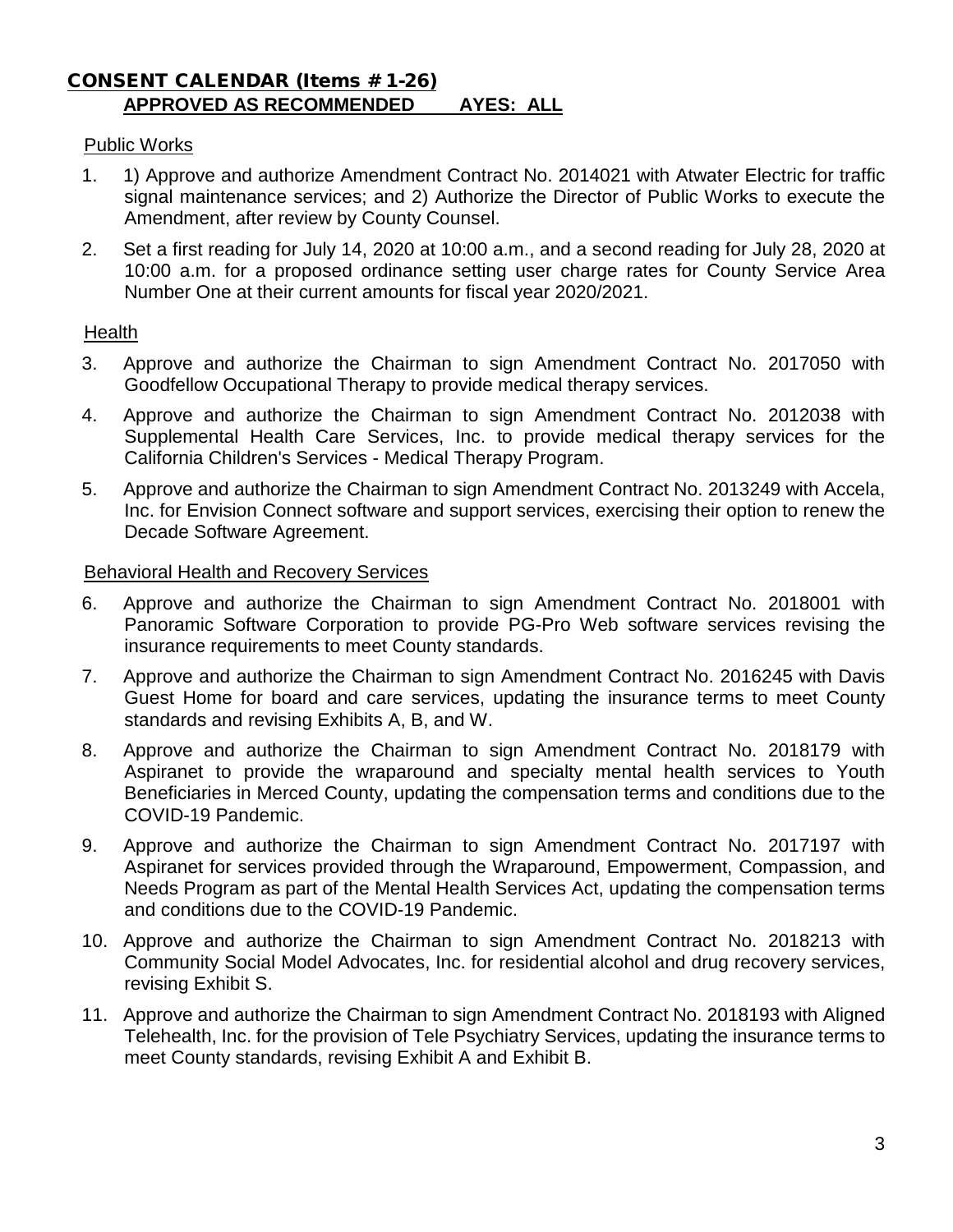#### Human Services Agency

12. Approve and authorize the Chairman to sign Amendment Contract No. 2018181 with Turning Point Community Programs for providing an Outreach and Engagement Center.

## *REVIEW BOARD ORDER – SEE PAGE 11*

13. Approve and authorize the Chairman to sign Amendment Contract No. 2019141 (State Revenue Contract #AP-1920-31) with the California Department of Aging for Senior Service Programs; and adopt Resolution.

## **ADOPTED RESOLUTION NO. 2020-58**

- 14. Approve and authorize the Chairman to sign Amendment Contract No. 2019172 with Taher, Inc. for a Congregate Meals Production Program for seniors.
- 15. Approve and authorize the Chairman to sign Amendment Contract No. 2019171 with Taher, Inc. for Frozen Home-Delivered Meals Program for seniors.
- 16. Approve and authorize the Chairman to sign Amendment Contract No. 2019193 with Merced County Rescue Mission for Congregate Site Management Services for seniors.
- 17. Approve and authorize the Chairman to sign Amendment Contract No. 2019195 with Valley Caregiver Resource Center for support networks for family caregivers.
- 18. Approve and authorize the Chairman to sign Amendment Contract No. 2020074 with Merced Inn and Suites to provide hotel rooms for identified population.
- 19. Approve and authorize the Chairman to sign Amendment Contract No. 2020083 with Merced Rescue Mission for emergency shelter management services at motels/hotels in the community.

#### Workforce Investment

- 20. Approve and authorize the Chairman to sign Amendment Contract No. 2018137 with Merced County Office of Education to provide Workforce Innovation and Opportunity Act youth services.
- 21. Approve and authorize the Chairman to sign Amendment Contract No. 2019259 with Arbor E&T, LLC dba ResCare Workforce Services to provide Workforce Innovation and Opportunity Act (WIOA) Adult and Dislocated Worker services.

## Child Support Services

22. Approve Budget Transfer in the amount of \$72,363.80 for screens and panels for the wellness and safety of staff due to COVID-19.

#### District Attorney

23. Approve Budget Transfer in the amount of \$8,360.33 for server needed for archiving documents and evidence for closed cases which will increase the storage space on the application server for active cases.

#### Spring Fair

24. Approve Budget Transfer in the amount of \$355,784 for increased revenues and expenses related to the 2020 Spring Fair Livestock Auction. (4/5 Vote Required)

## *REVIEW BOARD ORDER – SEE PAGES 11 AND 12*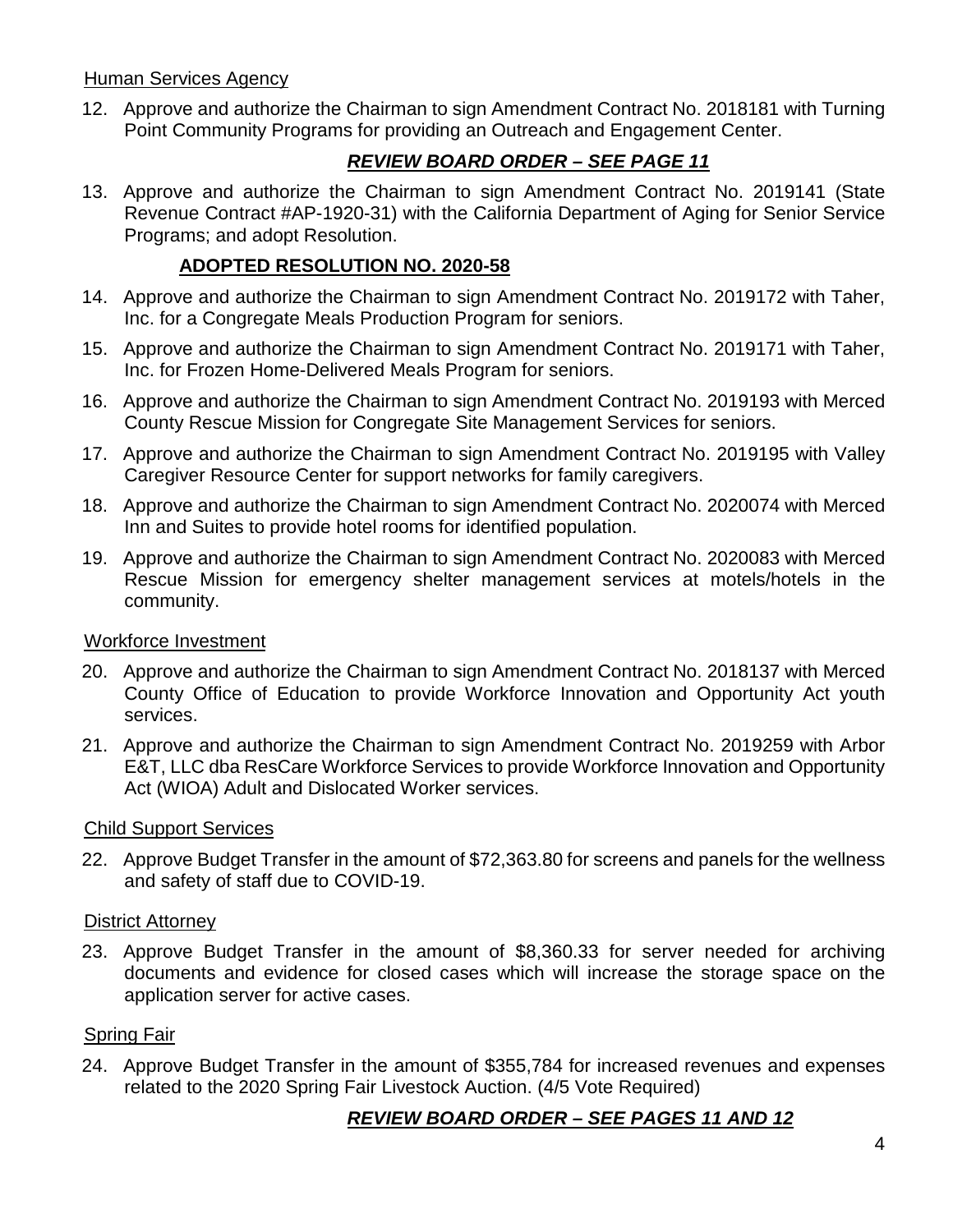## **Treasurer**

25. Set a Public Hearing for July 14, 2020 at 10:00 a.m. to consider a proposed Ordinance amending Transient Occupancy Tax Ordinance (Amends Ordinance No. 1748 and Merced County Code Chapter 5.32).

## Human Resources

26. Approve and authorize the Chairman to sign Amendment Contract No. 2019204 (Training Services Agreement #GENT-2019-19 C000113966) with UC Davis for Continuing and Professional Education.

## REGULAR CALENDAR

## BOARD ACTION

## PUBLIC WORKS

27. Approve the Vehicle User Mileage Rates for the 2020-2021 Fiscal Year.

## **APPROVED AS RECOMMENDED AYES: ALL**

28. 1) Contract with TETER, LLP, pursuant to Government Code 31000 for architectural consulting services; and, 2) Authorize the Director of Public Works to sign individual project supplements with a maximum fee of \$250,000.

## **AUTHORIZED CONTRACT NO. 2020117 AS RECOMMENDED AYES: ALL**

29. 1) Contract with LDA Partners, Inc., pursuant to Government Code 31000 for architectural consulting services; and, 2) Authorize the Director of Public Works to sign individual project supplements with a maximum fee of \$250,000.

## **AUTHORIZED CONTRACT NO. 2020118 AS RECOMMENDED AYES: ALL**

30. The Director of Public Works requests the Board find that substantial evidence demonstrates that an emergency exists regarding the HVAC system at Castle Building 1340, such that the emergency will not permit a delay resulting from a competitive solicitation for bids, and that the action is necessary to respond to the emergency. (4/5 Vote Required)

## **APPROVED AS RECOMMENDED AYES: ALL**

31. 1) The Director of Public Works requests the Board find that substantial evidence demonstrates that an emergency exists regarding the roofs of Buildings 1, 2, and 3 at the HSA Wardrobe Avenue campus, such that the emergency will not permit a delay resulting from a competitive solicitation for bids, and that the action is necessary to respond to the emergency (4/5 Vote Required); and 2) Approve associated Budget Transfer. (4/5 Vote Required)

## **APPROVED AS RECOMMENDED AYES: ALL**

## BEHAVIORAL HEALTH AND RECOVERY SERVICES

32. Contract with Aspiranet under the Mental Health Services Act-Prevention and Early Intervention (MHSA-PEI) component, for services provided through the Transition to Independence Process (TIP) Program.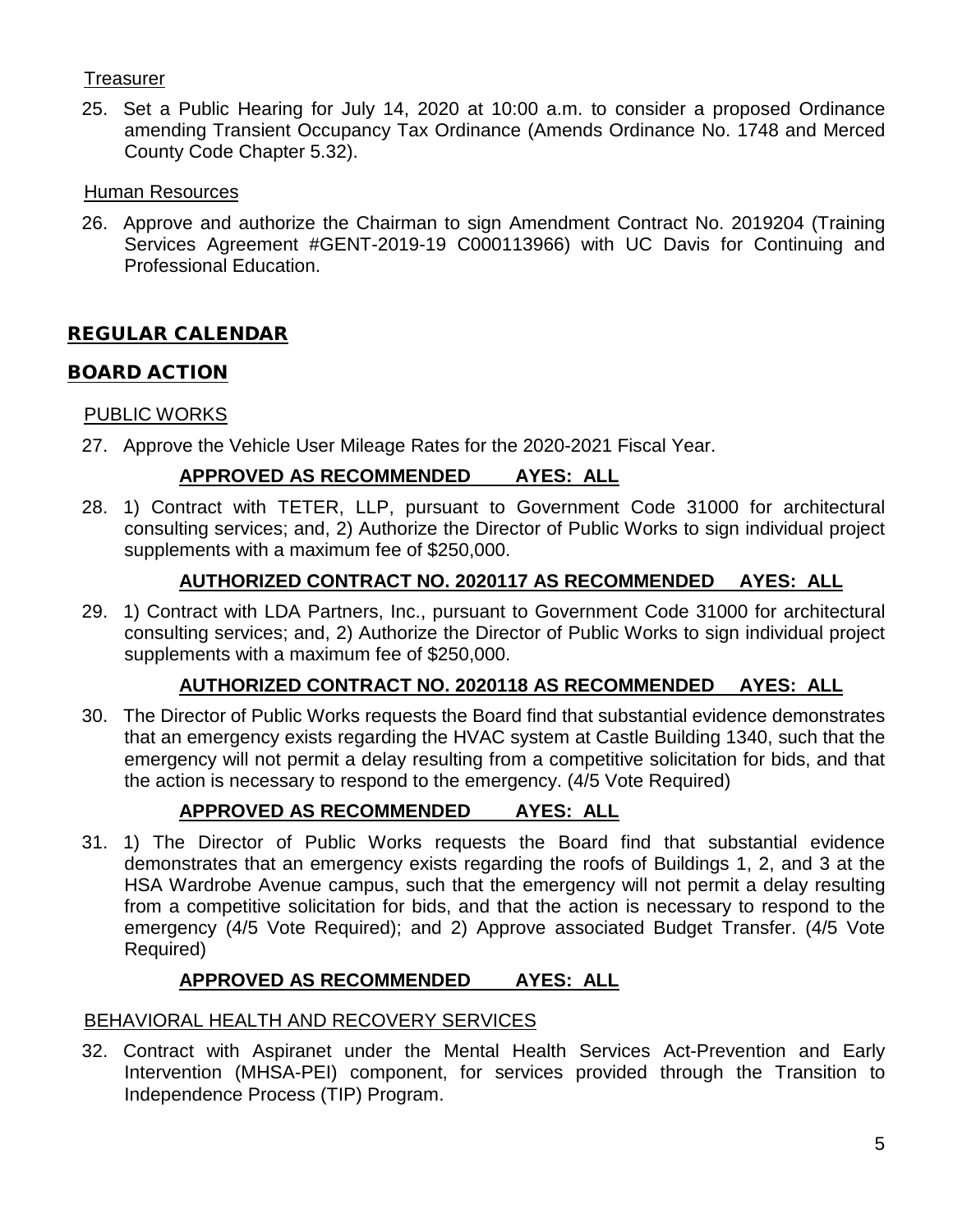## **AUTHORIZED CONTRACT NO. 2020119 AS RECOMMENDED AYES: ALL**

33. 1) Authorize the Chairman to sign the 2020 Continuum of Care Program Grant Agreement No. CA0780L9T201911 for Project Home Start for a total amount of \$141,578; and 2) Return to the Board for any subsequent approval related actions necessary for implementation of the grant project.

## **AUTHORIZED CONTRACT NO. 2020120 AS RECOMMENDED AYES: ALL**

34. Contract with Kings View Corporation for administrative oversight as the Medical Director. The term of this agreement is June 27, 2020 through December 31, 2020 and is a rate-based agreement. The department will return to the Board once the Medical Director vacancy has been filled.

## **AUTHORIZED CONTRACT NO. 2020121 AS RECOMMENDED AYES: ALL**

## HUMAN SERVICES AGENCY

35. Contract with Merced County Office of Education to provide an Emergency Child Care Bridge Program for Foster Children.

## **AUTHORIZED CONTRACT NO. 2020122 AS RECOMMENDED AYES: ALL**

36. 1) Contract with Merced County Rescue Mission for the management and operations of the Merced Navigation Center for those individuals facing homelessness; and 2) Allow the County Executive Officer and County Counsel to make changes to this contract as necessary to remain in compliance with Mental Health Services Act requirements including paying in advance for services.

## **AUTHORIZED CONTRACT NO. 2020123 AS RECOMMENDED AYES: ALL**

## *REVIEW BOARD ORDER – SEE PAGE 12*

37. Contract with the University of California, Davis, for Human Services Agency staff training and development.

## **AUTHORIZED CONTRACT NO. 2020124 AS RECOMMENDED AYES: ALL**

38. Adopt Resolution approving and authorizing the Chairman to execute a new State Revenue Contract #HI-2021-31 and form CDA1024 with the California Department of Aging for Health Insurance Counseling Advocacy program services.

## **AUTHORIZED CONTRACT NO. 2020125 AND ADOPTED RESOLUTION NO. 2020- 59 AS RECOMMENDED AYES: ALL**

39. 1) Approve submission of a Child Abuse Treatment Program grant application in the amount of \$257,500, for a term of January 1, 2021 through December 31, 2021, to California Office of Emergency Services, and authorize the Chairman to sign the grant application and Certification of Assurance of Compliance; and 2) Direct the Human Services Agency Director to return to the Board to accept the grant funds and process grant documents, if awarded.

## **APPROVED AS RECOMMENDED AYES: ALL**

40. Contract with the University of California, Davis, for Child Welfare Services staff training and development.

## **AUTHORIZED CONTRACT NO. 2020126 AS RECOMMENDED AYES: ALL**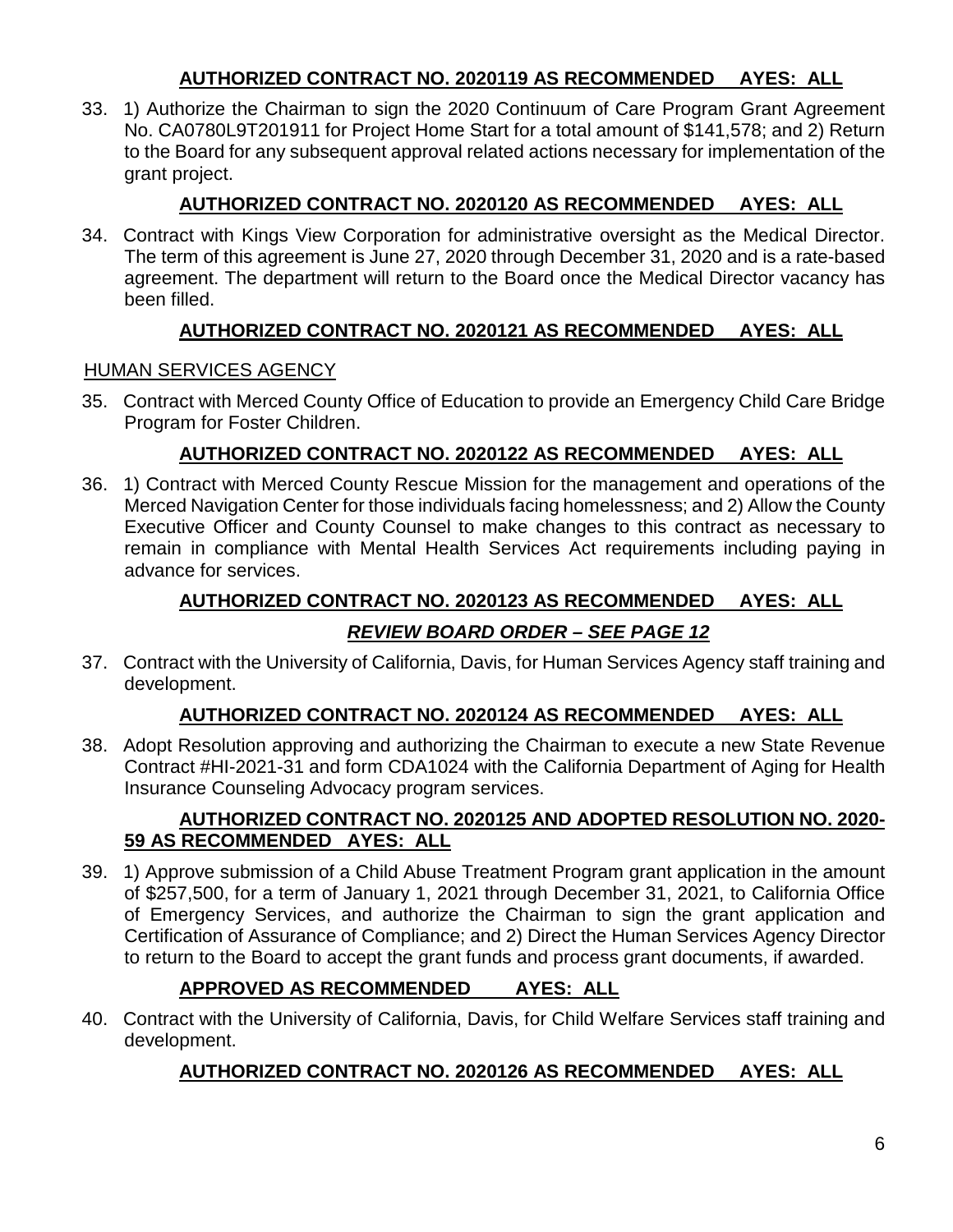41. Approve amendment to Administrative Services Contract No. 13111 with Taher, Inc. to provide cold meals for the identified population; and authorize the Chairman to sign the amended agreement.

#### **AUTHORIZED CONTRACT NO. 2020127 AS RECOMMENDED AYES: ALL**

#### PROBATION

42. Appoint Yvonnia Brown, Human Services Agency Director, to the Executive Committee of the Community Corrections Partnership, hereby replacing the Behavioral Health and Recovery Services Director.

#### **APPROVED AS RECOMMENDED AYES: ALL**

## FIRE

43. Approve and authorize termination of Contract No. 2020105 with the Merced County Food Bank in the amount of \$300,000 for the procurement and distribution of food to qualified individuals during the COVID-19 emergency.

## **APPROVED AS RECOMMENDED AYES: ALL**

## *REVIEW BOARD ORDER – SEE PAGES 12 AND 13*

#### HUMAN RESOURCES

44. Contract with Professional Health Services, Inc. for comprehensive occupational health examinations.

#### **AUTHORIZED CONTRACT NO. 2020128 AS RECOMMENDED AYES: ALL**

#### EXECUTIVE OFFICE

45. Contract with Shaw Yoder Antwih Schmelzer & Lange, Inc. for state legislative advocacy services.

## **AUTHORIZED CONTRACT NO. 2020129 AS RECOMMENDED AYES: ALL**

#### BOARD OF SUPERVISORS

46. Consider and discuss a proclamation affirming the Board's support toward equality, ongoing cultural diversity training, and accountability.

# **APPROVED AS RECOMMENDED AYES: ALL**

## *REVIEW BOARD ORDER – SEE PAGE 13*

#### BOARD APPOINTMENTS

47. Appoint a Board Member to serve a four-year term as Primary Member on the Workforce Development Board, until June 30, 2024.

## **APPROVED AS RECOMMENDED AYES: ALL**

## *REVIEW BOARD ORDER – SEE PAGE 13*

48. Reappoint Sally Oldham and John F. Bennett to serve as members of the Eagle Field Water District, until December 7, 2023.

## **APPROVED AS RECOMMENDED AYES: ALL**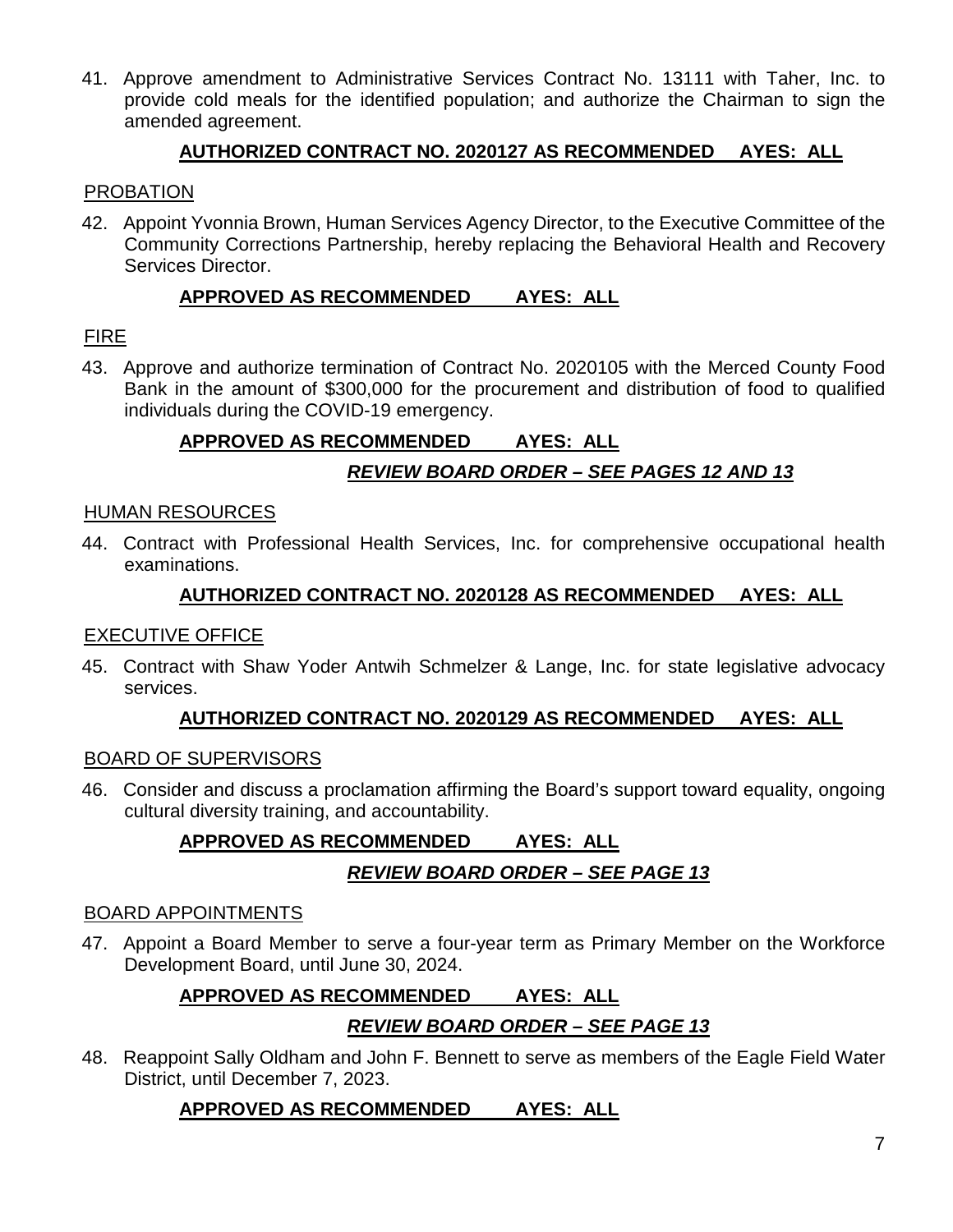#### 1:30 P.M. FY 20/21 PROPOSED BUDGET

49. (1) Approve the following departmental personnel actions: 1) Auditor-Controller - Budget Unit 11000, Change: 1 Account Clerk I/II (Pos 32) To: Account Clerk III; 2) Treasurer – Budget Unit 11400, Change: 1 Chief Deputy Tax Collector (Pos 7) from B/U 11400 To: B/U 11300; 3) DPW-Building Division – Budget Unit 16300, Change: 1 Building Permit Assistant I/II (Pos 1) To: Staff Services Analyst I/II; 4) District Attorney – Budget Unit 20400, Change: 1 Supervising Deputy District Attorney (Pos 14) To: Chief Deputy District Attorney; 5) Juvenile Hall – Budget Unit 23300, Change: 1 Juvenile Institutions Officer I/II (Pos 76) To: Peer Support Specialist, Change: 2 Juvenile Institutions Officer III (Pos 5,37) To: Peer Support Specialist, Establish: Deputy Chief Probation Officer, Change: 1 Probation Program Manager (Pos 26) To: Deputy Chief Probation Officer, Allocate: EH Peer Support Specialist, Allocate: EH Office Assistant II; 6) Probation – Budget Unit 23400, B/U 23400, Change: 1 Assistant Chief Probation Officer (Pos 47) To: Deputy Chief Probation Officer, Change: 1 Probation Program Specialist (Pos 132) from B/U 23400 To: B/U 23300, B/U 23405 Delete: 1 Deputy Probation Officer III (Pos 43), B/U 23406, Allocate: EH Peer Support Specialist; 7) DPW-Road Division – Budget Unit 30000, Re-Establish Assistant Traffic Supervisor, Change: 1 Assistant Road Supervisor (Pos 58) To: Assistant Traffic Supervisor; 8) Public Health – Budget Unit 40000, B/U 40007, Change: 1 Supervising Public Health Nurse (Pos 82) To: Supervising Nurse (Title Only), B/U 40010, Change: 1 Supervising Public Health Nurse (Pos 216) To: Supervising Nurse (Title Only), B/U 40013, Change: 1 Supervising Public Health Nurse (Pos 218) To: Supervising Nurse (Title Only); 9) Behavioral Health & Recovery Services – Budget Unit 41500, B/U 41501, Add: 1 Supervising Nurse, Change: 1 Mental Health Clinician I/II (Pos 126) from B/U 41501 To: Mental Health Worker I/II B/U 41514, B/U 41502, Change 2 Mental Health Clinician I/II (Pos 74,364) To: Mental Health Worker I/II, B/U 41506, Change 1 Compliance Officer (Pos 403) To: Compliance Manager, B/U 41511, Change: 2 Mental Health Clinician I/II (Pos 409,441) To: Mental Health Worker I/II, B/U 41513, Change: 1 Mental Health Clinician I/II (Pos 481) To: Licensed Mental Health Worker; 10) Library – Budget Unit 60000, Change: 1 Account Clerk I/II (Pos 9) To: Account Clerk III; (2) Re-establish Assistant Traffic Supervisor classification, class 1198 range 68.1. (3) Establish the classification of Deputy Chief Probation Officer, class 7891, range 83.8. (4) Approve the modifications to the following classification specifications: Assistant Traffic Supervisor, Compliance Manager, and Supervising Nurse. (5) Approve amendments to the Position Allocation Resolution 06-120/A, and the Salary Allocation Resolution 06-120.

#### **ADOPTED RESOLUTION NOS. 2020-60 (POSITION) AND 2020-61 (SALARY) AS RECOMMENDED AYES: ALL**

## *REVIEW BOARD ORDER – SEE PAGES 13 AND 14*

50. (1) Authorize the reduction in force of the following eight (8) filled positions effective July 19, 2020, and delete seventy (70) vacant positions effective June 16, 2020: 1) Auditor-Controller - Budget Unit 11000: Delete 1 Payroll Technician-Confidential (pos 35). 2) DPW – Building Division - Budget Unit 16300: Delete 1 Building Inspector I/II (Pos 10). 3) Child Support - Budget Unit 20100: Delete 1 Child Support Assistant I/II (Pos 23); Delete 4 Child Support Specialist I/II (Pos 42, 65, 130,135); Delete 1 Staff Services Analyst (Pos 109). 4) District Attorney - Budget Unit 20400: Delete 1 District Attorney Investigator I/II (Pos 128). 5) Community and Economic Develop - Budget Unit 28500: Delete 1 Office Assistant III (Pos 35). 6) Water Resources - Budget Unit 29100: Delete 1 Water Resources Director (Pos 4). 7) Behavioral Health & Recovery Services - Budget Unit 41500: (B/U 41501) Delete 1 Mental Health Clinician I/II (Pos 442); (B/U 41535) Delete 1 Account Clerk III (Pos 379). 8) Human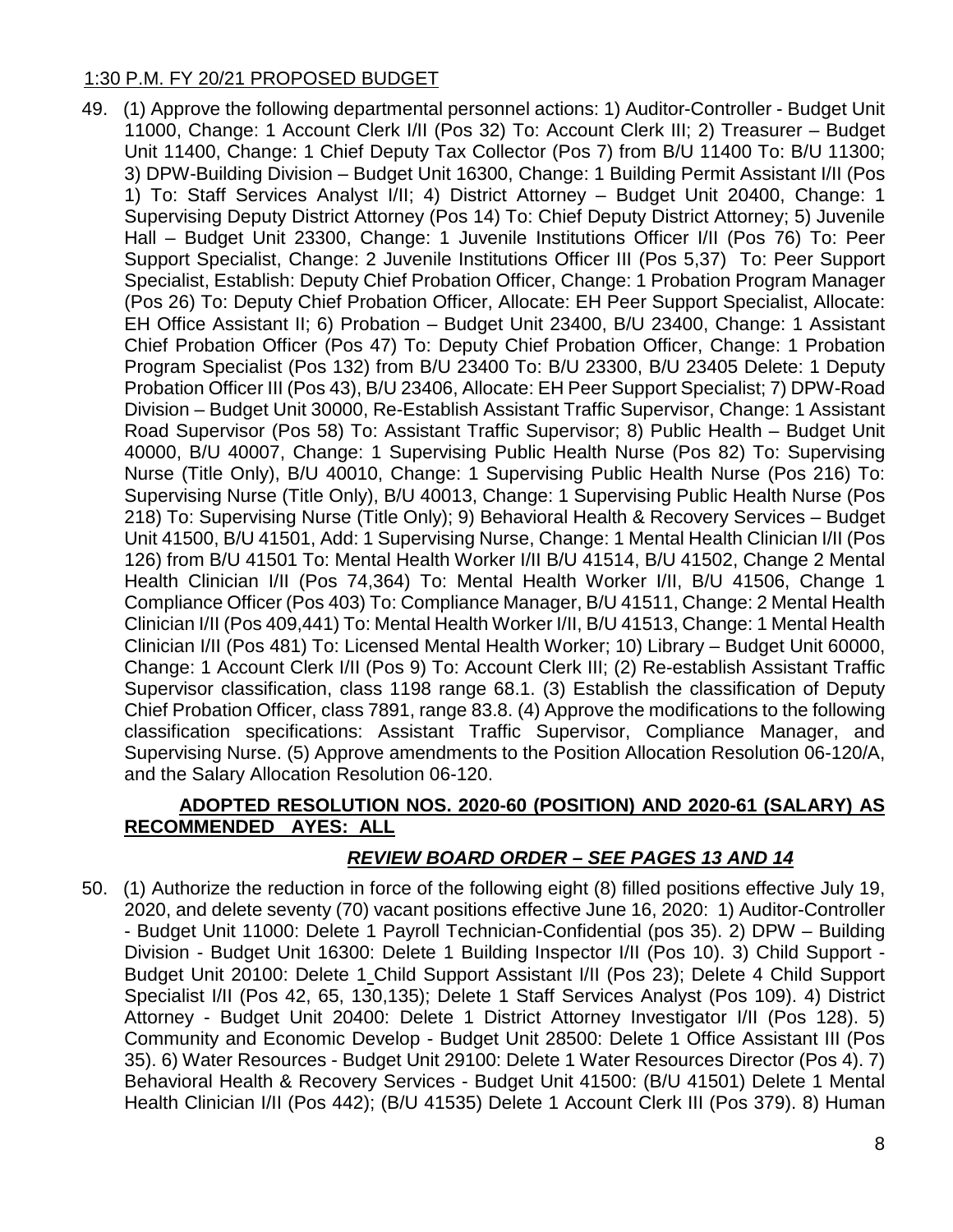Services Agency - Budget Unit 50000: (B/U 50012) Delete 1 C-IV Program Analyst (Pos 732); (B/U 50050) Delete 5 Employment & Training Worker I/II (Pos 29, 450, 454, 456, 486); Delete 1 Software Applications Assistant I/II (Pos 48); Delete 1 Family Services Supervisor (Pos 414); Delete 1 Staff Services Analyst I/II (Pos 371); Delete 1 Office Assistant I/II (Pos 901); Delete 1 Office Assistant III (Pos 60): (B/U 50052) Delete 1 Automation Services Manager (Pos 439); (B/U 50053) Delete 3 Family Services Supervisor (Pos 74, 332, 621); Delete 9 Family Services Representative I/II (Pos 128, 404, 405, 598, 721, 738, 753, 756, 810); Delete 1 Family Services Representative III (Pos 562); (B/U 50054) Delete 2 Family Services Representative I/II (Pos 244, 285); Delete 1 Facility Assistant (Pos 466); Delete 2 Registration Information Assistant (Pos 591, 793); Delete 1 Office Assistant I/II (Pos 708); Delete 2 Welfare Fraud Investigator I/II (Pos 735, 796); Delete 1 Staff Services Analyst I/II (Pos 403); (B/U 50055) Delete 3 Social Services Program Worker (Pos 220, 626, 866); Delete 2 Supervising Social Worker I/II (Pos 65, 517); Delete 1 Administrative Supervisor (Pos 903); Delete 5 Social Worker IV-A/IV-B (Pos 145, 197, 204, 588, 674); Delete 1 Peer Support Specialist (Pos 911); (B/U 50056) Delete 2 Family Services Representative I/II (Pos 118, 407); (B/U 50058) Delete 5 Social Worker III (Pos 166, 184, 504, 651, 871); Delete 3 Supervising Social Worker I/II (Pos 203, 898, 912); Delete 1 Social Worker IV-A/IV-B (Pos 237). Effective July 19, 2020: 1) County Executive Office - Budget Unit 10100: Delete 1 Secretary III (Pos 14). 2) Tax Collector - Budget Unit 11300: Delete 1 Tax Collector Clerk III (Pos 8). 3) Treasurer - Budget Unit 11400: Delete 1 Accounting Technician (Pos 3). 4) Administrative Svcs - Support Sv - Budget Unit 11500: (B/U 11501) Delete 1 Office Assistant III (Pos 11). 5) DPW - Public Works Administration - Budget Unit 16100: Delete 1 Management Analyst I/II/III (Pos 31). 6) Spring Fair Merced County - Budget Unit 18100: Delete 1 Spring Fair Groundskeeper (Pos 7). 7) District Attorney - Budget Unit 20400: Delete 1 Legal Staff Services Manager (Pos 106). 8) Agricultural Commissioner - Budget Unit 27000: Delete 1 Office Assistant I/II (Pos 30). (2) Approve the amendments to the Salary Allocation Resolution 06-120. (3) Approve the amendments to the Position Allocation Resolution 06-120/A.

## **ADOPTED RESOLUTION NOS. 2020-62 (POSITION) AND 2020-63 (SALARY) AS RECOMMENDED AYES: 3, 4, 5 NOES: 1, 2**

## *REVIEW BOARD ORDER – SEE PAGES 14 AND 15*

51. 1) Adopt the Proposed Budget for FY 2020-21 as an operating budget until the Board adopts a Final Budget; 2) Authorize the County Executive Officer, or designee, to approve Out-of-State travel submitted between Proposed and Final Budget; 3) Direct that no capital assets recommended in the Proposed Budget be purchased or Capital Projects be started until the adoption of the Final Budget, except the following: a) Budget Unit 14200 Account 85458 - Voting System; b) Budget Unit 14200 Account 86233 - 1 Copier; c) Budget Unit 16200 Account 87132 - Black Rascal Flood Cntr Proj; d) Budget Unit 16500 Account 85561 – Houlihan Park Renovation; e) Budget Unit 17000 Account 83060 - Courthouse Museum Restore Stdy; f) Budget Unit 17000 Account 83600 - Structures & Improvements; g) Budget Unit 17000 Account 84155 - BHRS Key FOB; h) Budget Unit 17000 Account 84189 - Courts-County Shared PL Sea; i) Budget Unit 17000 Account 84194 - Main Admin Required Outdoor Im; j) Budget Unit 17000 Account 84205 - Adobe Bldg Tenant Improvements; k) Budget Unit 17000 Account 85465 - SM Water Conditioning Array; l) Budget Unit 17000 Account 85480 - Merced Vets HVAC; m) Budget Unit 17000 Account 85481 - Merced Vets ADA; n) Budget Unit 17000 Account 85489 - Adobe Alley/PL Rehab; o) Budget Unit 17000 Account 85491 - Main Jail HVAC Controller; p) Budget Unit 17000 Account 85492 - Sandy Mush HVAC Controller; q) Budget Unit 17000 Account 85505 - PH Key Card System Replace; r) Budget Unit 17000 Account 85507 - BHRS Youth Campus ADA; s) Budget Unit 17000 Account 85508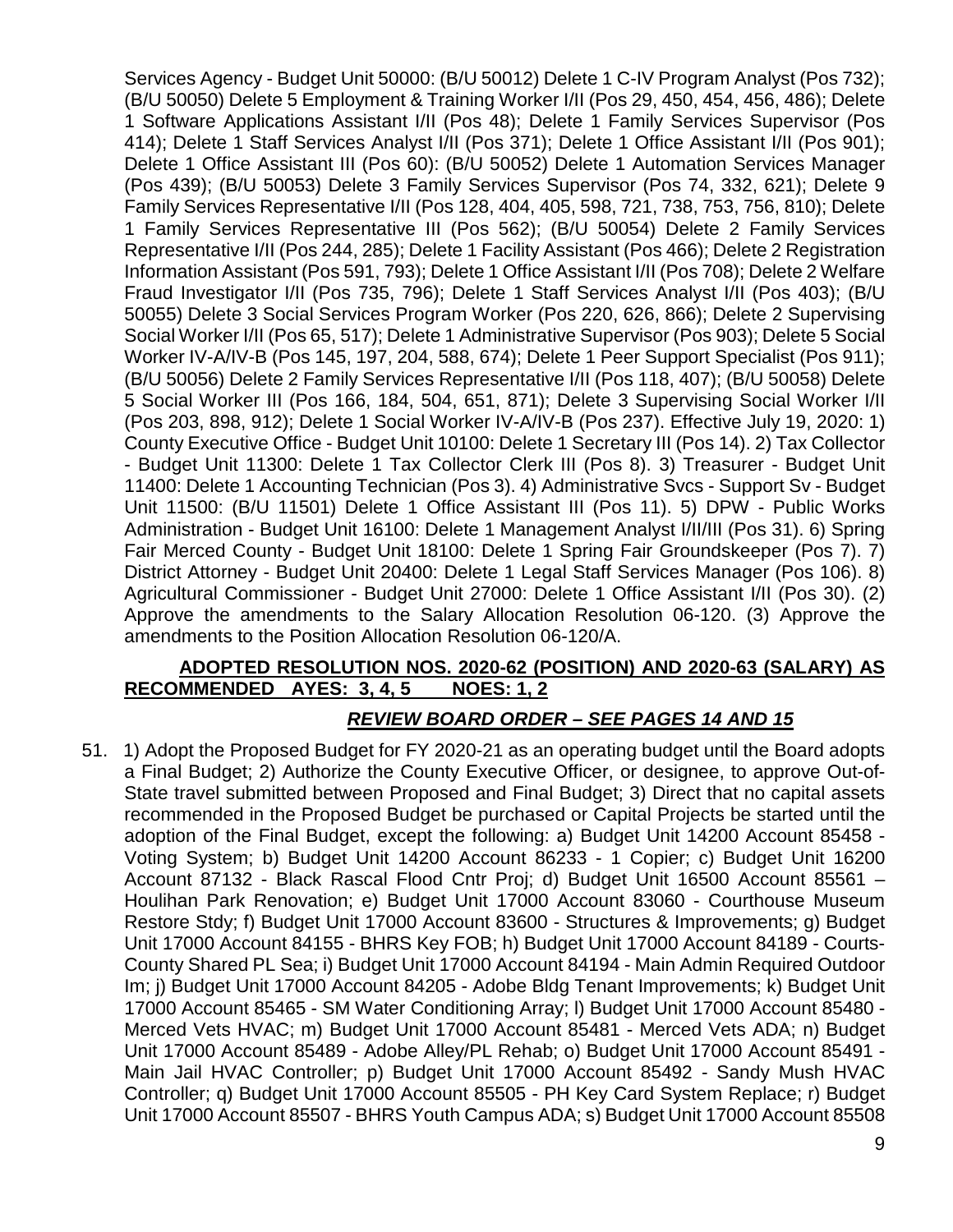- BHRS Livingston Project; t) Budget Unit 17000 Account 85517 - Gustine Lib Outside Ramp; u) Budget Unit 17000 Account 85532 - Homeless Navigation Center; v) Budget Unit 17000 Account 85576 - Castle 1340 HVAC; w) Budget Unit 17000 Account 86252 - Coroner-Morgue Refrig Replace; x) Budget Unit 17000 Account 86254 - Recorder Office Remodel; y) Budget Unit 17000 Account 86255 - DWI Castle Ofc HVAC; z) Budget Unit 17000 Account 87104 – Building #1230 Repair; aa) Budget Unit 17000 Account 87105 - Lake Yosemite Walking Pier; bb) Budget Unit 17000 Account 87912 - Community And Veterans Halls; cc) Budget Unit 17050 Account 85528 - Fire Shop Relocation; dd) Budget Unit 17050 Account 86253 - El Nido Fire Water System; ee) Budget Unit 17200 Account 87138 - SB 863 Project; ff) Budget Unit 17500 Account 82177 – Winton Fire Station Improvements; gg) Budget Unit 23404 Account 86256 – Coffee Trailer; hh) Budget Unit 23404 Account 86257 – Truck; ii) Budget Unit 25000 Account 83600 - Structures & Improvements; jj) Budget Unit 25000 Account 85472 - Apparatus Maint Vehicle; kk) Budget Unit 25000 Account 85473 - Command Vehicle; ll) Budget Unit 25000 Account 85527 – Fire Training Site Move; mm) Budget Unit 28700 Account 86203 – 1 Dishwasher; nn) Budget Unit 28700 Account 86024 – 1 Washing Machine; oo) Budget Unit 28700 Account 86205 – 2 Dryers; pp) Budget Unit 30000 Account 87058 - Roads Capital Projects; qq) Budget Unit 30000 Account 87097 - Roads Bridge Projects; rr) Budget Unit 30000 Account 87153 - AME-Atwater Merced Expressway; ss) Budget Unit 30000 Account 87200 - Roads Overlay/ Patch; tt) Budget Unit 30000 Account 87456 - Phase 11 R/W Childs – Yosemite; uu) Budget Unit 30001 Account 82154 - Measure V Transportation Proj.; vv) Budget Unit 30001 Account 82156 - Measure V Alternative Funding; ww) Budget Unit 30001 Account 84179 - Measure V Regional Projects; xx) Budget Unit 30002 Account 82155 – SB1 Transportation Projects; yy) Budget Unit 41534 Account 86229 - 1 Van; zz) Budget Unit 50000 Account 85425 - Enterprise Vehicle Lease Prgm; aaa) Budget Unit 55000 Account 86258 - Office Furniture; bbb) Budget Unit 55000 Account 86259 - Modular Furniture; ccc) Budget Unit 55000 Account 86260 - Copy Machine; ddd) Budget Unit 75200 Account 86223 - 1 Truck; eee) Budget Unit 75200 Account 81307 – FAA 20 Airport Layout Plan; fff) Budget Unit 75200 Account 86250 - FAA21 Castle Runway & Taxiway; ggg) Budget Unit 75201 Account 83600 - Structures & Improvements; hhh) Budget Unit 75500 Account 84121 - 21 Vehicles (Non Patrol); iii) Budget Unit 75500 Account 84123 - 1 Animal Control Truck; jjj) Budget Unit 75500 Account 84124 - A/C Machine; lll) Budget Unit 75500 Account 84228 - 1 Sheriff Vehicle; mmm) Budget Unit 75500 Account 85402 - 15 Patrol Cars; nnn) Budget Unit 75500 Account 85403 - 35 Non Patrol Vehicles; ooo) Budget Unit 75500 Account 85404 - 10 Light Bars for Patrol Cars; ppp) Budget Unit 75500 Account 85405 - Animal Control Truck; qqq) Budget Unit 75500 Account 85534 - Replacement Vehicle for 49509; rrr) Budget Unit 75500 Account 85535 – Replacement Vehicle for 53412; 4) Authorize the Director of Public Works to utilize Job Order Contracting to deliver those Capital Projects approved to be started with the adoption of the FY 2020-21 Proposed Budget; 5) Request the Clerk of the Board make available copies of the FY 2020-21 Proposed Budget to all interested people and advertise the final budget hearings to commence on September 29, 2020 at 1:30 p.m.; 6)Schedule the Public Hearing on Proposition 4 Appropriation Limit on September 29, 2020 at 1:30 p.m.

#### **APPROVED AS RECOMMENDED AYES: ALL**

#### *REVIEW BOARD ORDER – SEE PAGES 15 AND 16*

#### **THE BOARD ADJOURNED THE MEETING AT 3:44 P.M. UNTIL TUESDAY, JULY 14, 2020, AT 10:00 A.M.**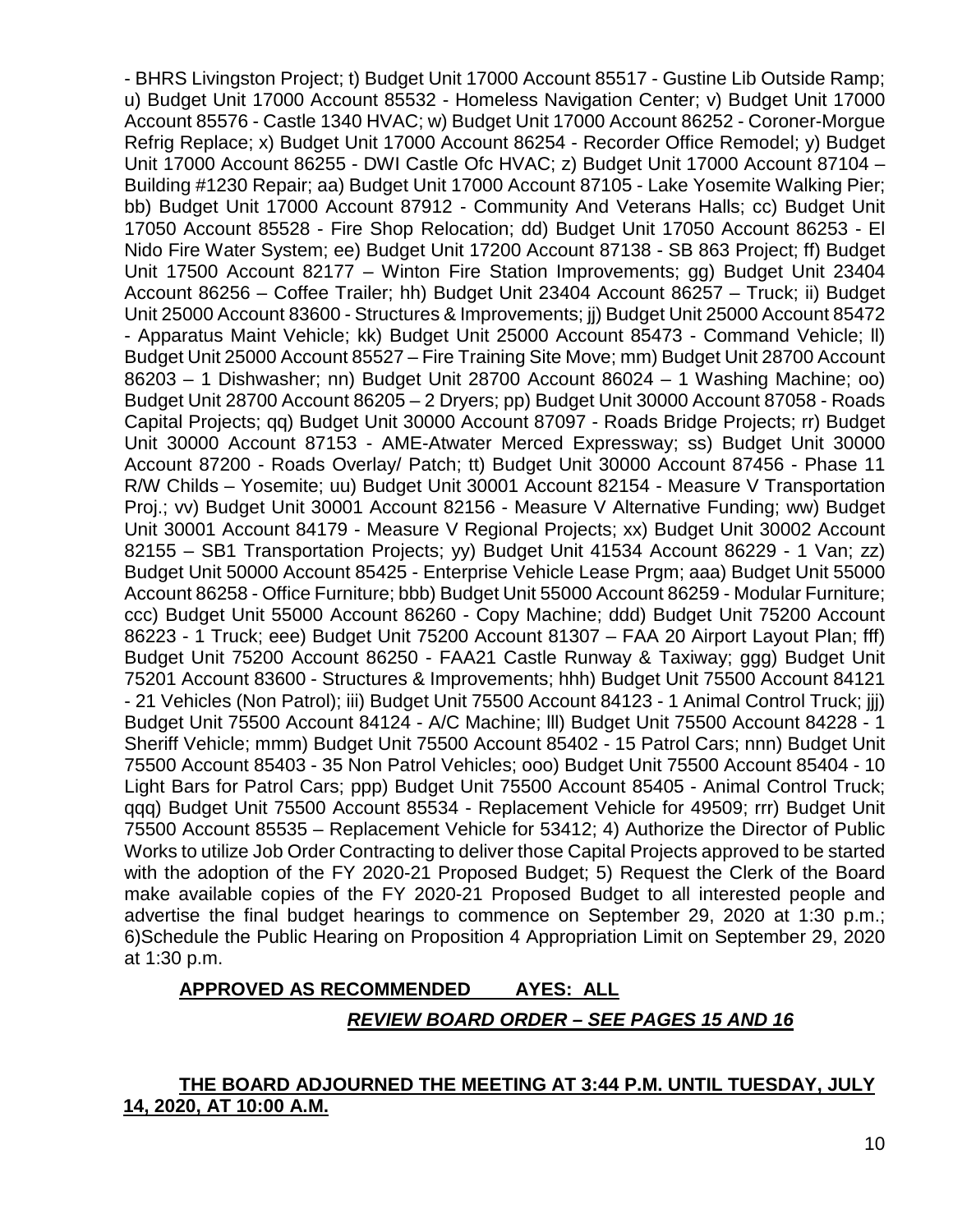#### **BOARD ORDERS – SUMMARY ACTION MINUTES – JUNE 16, 2020**

#### **10:00 A.M. SCHEDULED ITEM 2020-06-16 PUBLIC OPPORTUNITY**

*Public Comments received via email for Public Opportunity and Scheduled Items are on file with the Clerk.*

Dennis K. Evans speaks about Constructed Wetlands, the opportunity for learning and improving the Community's quality of life and submits handout.

Monica Vasquez, and Alee Perez employees in the Treasurer/Tax Collector's Office speak regarding Item 50 (Proposed Budget.) Present: Espinoza, Lor, McDaniel, Pareira, Silveira

#### **CONSENT ITEM NO. 12 2020-06-16 HUMAN SERVICES AGENCY**

The Clerk announces item to approve and authorize the Chairman to sign Amendment Contract No. 2018181 with Turning Point Community Programs for providing an Outreach and Engagement Center is before the Board for consideration.

Supervisor Espinoza questions if Request for Proposals (RFP'S) were done on items 12 through 19.

Jim Brown, County Executive Officer responds that these are amendments to prior contracts and that RFP's have been done.

Upon motion by Supervisor Lor, seconded by Supervisor McDaniel, duly carried, the Board approves and authorizes the Chairman to sign Amendment Contract No. 2018181 with Turning Point Community Programs for providing an Outreach and Engagement Center. Ayes: Espinoza, Lor, McDaniel, Pareira, Silveira

#### **CONSENT ITEM NO. 24 2020-06-16 SPRING FAIR**

The Clerk announces Budget Transfer in the amount of \$355,784 for increased revenues and expenses related to the 2020 Spring Fair Livestock Auction 4/5 Vote Required is before the Board for consideration.

Supervisor Espinoza questions how much revenue we anticipate receiving from the Livestock Auction.

Jim Brown, County Executive Officer responds that with the auction it was a direct pass thru whereas as the animals were sold, the funds were passed through to the County and then to the 4- H participants and states that no County dollars were included in that.

Upon motion of Supervisor Lor, seconded by Supervisor McDaniel, duly carried, the Board approves Budget Transfer in the amount of \$355,784 for increased revenues and expenses related to the 2020 Spring Fair Livestock Auction.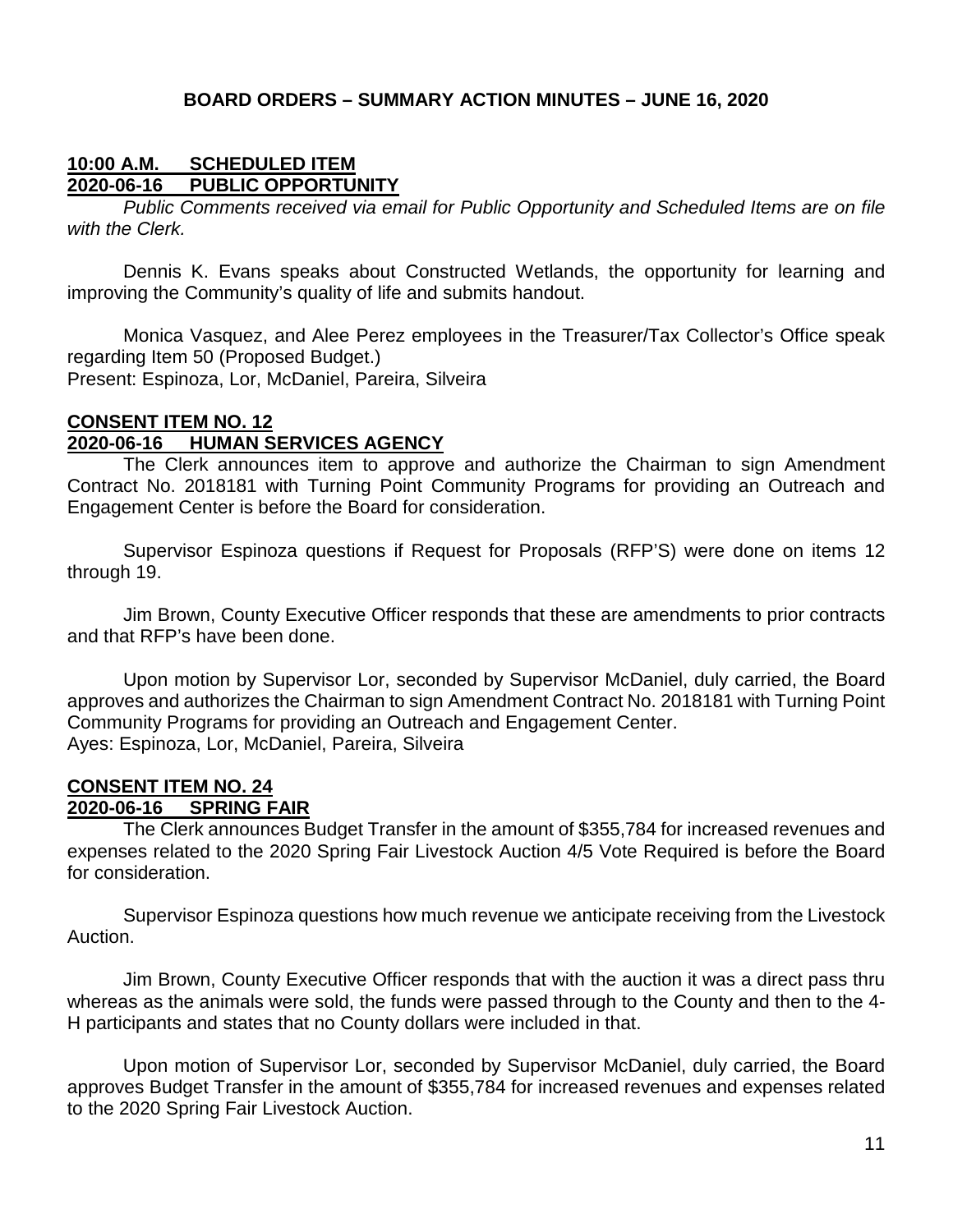Ayes: Espinoza, Lor, McDaniel, Pareira, Silveira

## **ACTION ITEM NO. 36**

## **2020-06-16 HUMAN SERVICES AGENCY**

The Clerk announces contract with Merced County Rescue Mission for the management and operations of the Merced Navigation Center for those individuals facing homelessness; and allow the County Executive Officer and County Counsel to make changes to this contract as necessary to remain in compliance with Mental Health Services Act requirements including paying in advance for services is before the Board for consideration.

Supervisor Silveira comments that the cheapest thing we will do is build the Navigation Center and states that the numbers put together by the Rescue Mission was quite an undertaking.

Supervisor Pareira thanks Tim, Adam and Bruce with the Rescue Mission for their help putting this together.

Jim Brown, County Executive Officer comments that this project has been well documented throughout the community and public and clarifies that it is a public project.

Supervisor McDaniel states he agrees with both of his colleagues on their comments and commends Supervisor Pareira for his leadership on this project.

Upon motion of Supervisor Lor, seconded by Supervisor McDaniel, duly carried, the Board approves Contract No. 2020123 with Merced County Rescue Mission for the management and operations of the Merced Navigation Center for those individuals facing homelessness; and allows the County Executive Officer and County Counsel to make changes to this contract as necessary to remain in compliance with Mental Health Services Act requirements including paying in advance for services.

Ayes: Espinoza, Lor, McDaniel, Pareira, Silveira

## **ACTION ITEM NO. 43**

#### **2020-06-16 FIRE**

The Clerk announces item to approve and authorize the termination of Contract No. 2020105 with the Merced County Food Bank in the amount of \$300,000 for the procurement and distribution of food to qualified individuals during the COVID-19 emergency is before the Board for consideration.

Supervisor Silveira comments that the Food Bank is backing out of the program because of all the red tape from the government.

Supervisor McDaniel states he is glad the Food Bank recognized they were able to do this.

Upon motion of Supervisor Silveira, seconded by Supervisor Lor, duly carried, the Board approves and authorizes termination of Contract No. 2020105 with the Merced County Food Bank in the amount of \$300,000 for the procurement and distribution of food to qualified individuals during the COVID-19 emergency.

Ayes: Espinoza, Lor, McDaniel, Pareira, Silveira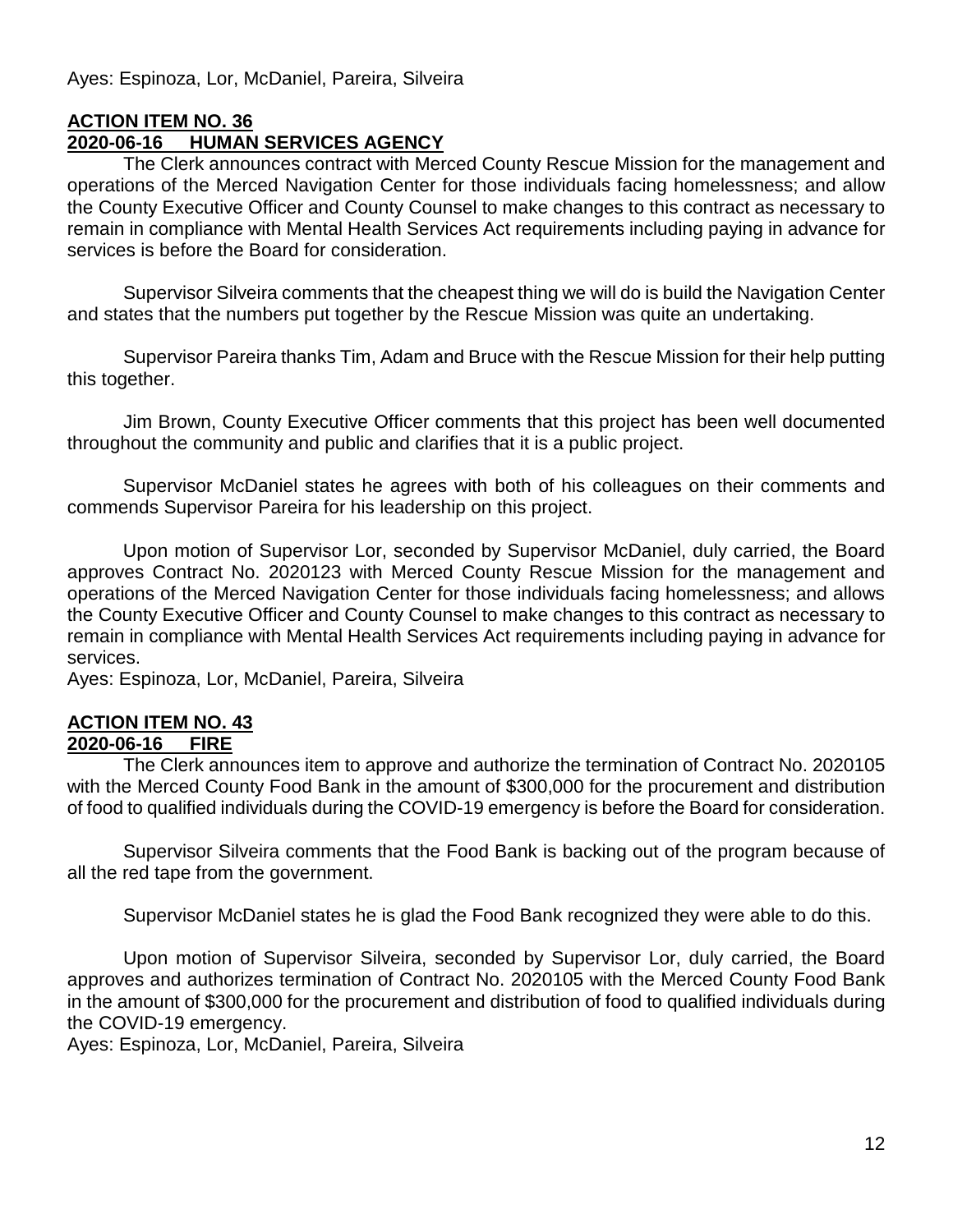#### **ACTION ITEM NO. 46 2020-06-16 BOARD OF SUPERVISORS**

The Clerk announces item to consider and discuss a proclamation affirming the Board's support toward equality, ongoing cultural diversity training, and accountability is before the Board for consideration.

Supervisor Lor thanks staff for their work on putting this together and challenges County departments and the Board of Supervisors that we demonstrate equity here in Merced County.

Supervisor McDaniel comments that paragraphs 7 and 8 are the most important part of the proclamation in his opinion.

At the request of Supervisor Lor and Supervisor Silveira, Supervisor McDaniel reads the full proclamation.

Supervisor Espinoza comments on the Proclamation and states that there should be diversity in Merced County from the bottom to the top in regards to staff.

Upon motion by Supervisor Lor, seconded by Supervisor McDaniel, duly carried the Board approves proclamation affirming the Board's support toward equality, ongoing cultural diversity training, and accountability.

Ayes: Espinoza, Lor, McDaniel, Pareira, Silveira

## **ACTION ITEM NO. 47**

## **2020-06-16 BOARD APPOINTMENTS**

The Clerk announces item to appoint a Board Member to serve a four-year term as Primary Member of the Workforce Development Board, until June 30, 2024.

Upon motion of Supervisor Silveira, seconded by Supervisor Pareira, duly carried, the Board appoints Supervisor McDaniel to serve a four-year term as Primary Member on the Workforce Development Board, until June 30, 2024.

Ayes: Espinoza, Lor, McDaniel, Pareira, Silveira

# **ACTION ITEM NO. 49**

## **2020-06-16 FY 20/21 PROPOSED BUDGET**

The Clerk announces the actions before the Board regarding Personnel Modifications and advises of the following change to the Board Agenda Item: Recommendation 1 (6) Probation, Budget Unit 23405, Delete: 1 Deputy Probation Officer III and notes that it should read: Delete 1 Deputy Probation Officer I/II/III and advises the same change is to be made to the Position Allocation Resolution 06-120/A.

Supervisor Lor questions the deletion of the 1 Deputy Probation Officer.

Jim Brown, County Executive Officer explains that it is a flex staff classification, Deputy Probation Officer I/II/III and further explains how departments may exchange positions when a vacancy occurs.

Upon motion of Supervisor McDaniel, seconded by Supervisor Silveira, duly carried, the Board approves the Personnel Modifications as listed in the Board Agenda Item and adopts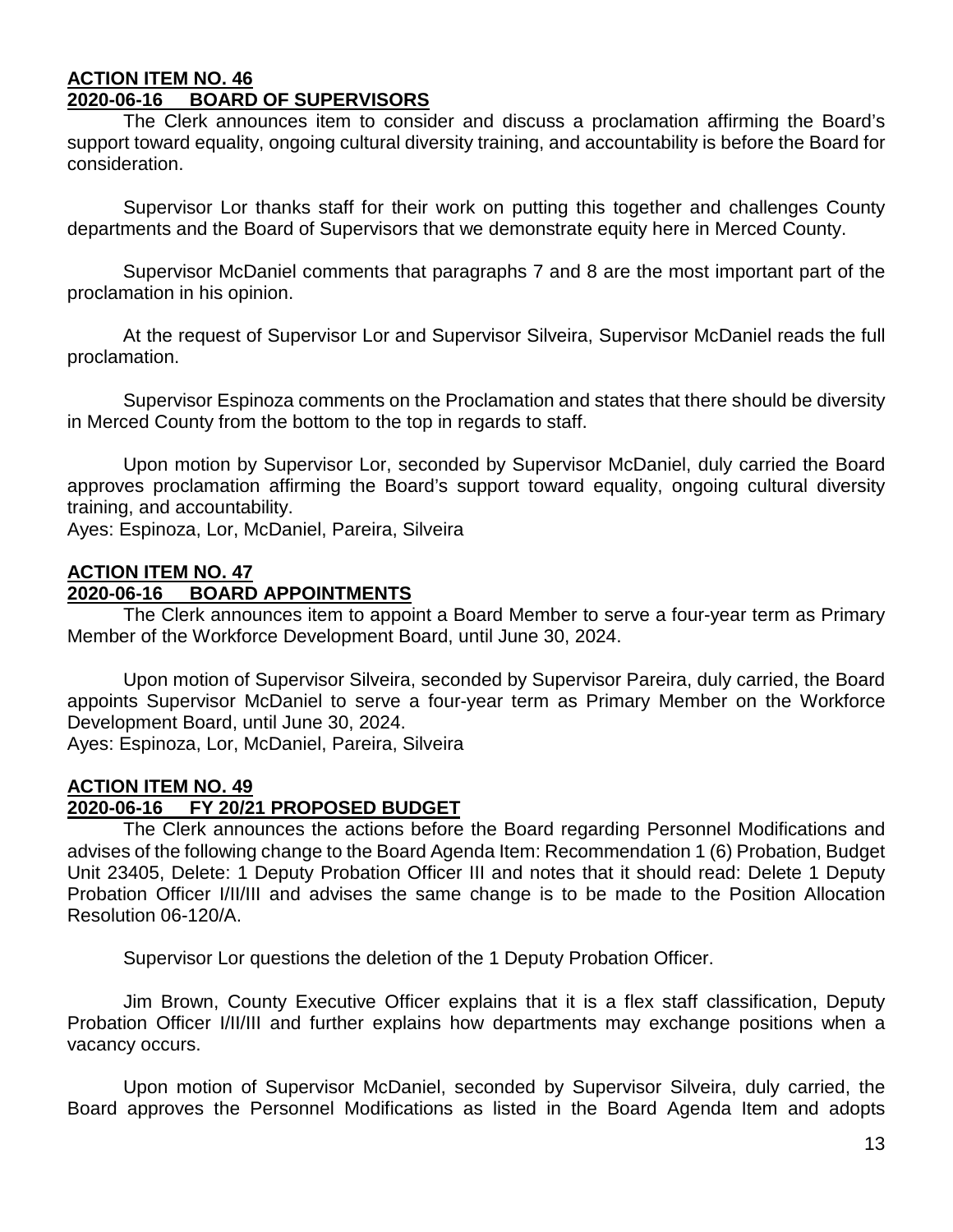Resolution No. 2020-60 amending Resolution No. 06-120/A Departmental Position Allocation Schedule and adopts Resolution No. 2020-61 amending Salary Resolution No. 06-120 providing for the compensation of Officers, Assistants, Deputies, Clerks, and attaches employed in the various and several offices of the County of Merced.

Ayes: Espinoza, Lor, McDaniel, Pareira, Silveira

## **ACTION ITEM NO. 50**

## **2020-06-16 FY 20/21 PROPOSED BUDGET**

The Clerk announces the actions before the Board regarding the reduction in force of eight (8) filled positions effective July 19, 2020, and delete seventy (70) vacant positions effective June 16, 2020.

County Executive Office James Brown explains how the Reduction in Force works.

Supervisor Lor states that she does not support eliminating the eight filled positions and further states we can wait a couple of months until we get final numbers.

Supervisor Silveira questions how long the County will keep these eight individuals at the front of the line for when jobs open up.

Jim Brown, County Executive Officer states that for the next 18 months we will work with the individuals that are part of the reduction in force.

Supervisor Silveira for clarification states as part of the action we are looking at eliminating 8 filled positions as well as 70 vacant positions; he states that this is a tough decision and it is wise to be out in front of it; he also speaks about the challenges for recovery time and that it is never easy to do this and thanks staff.

Supervisor McDaniel clarifies that they have a year and a half to be in the queue for potential jobs that open up. He states his appreciation for staff and all County employees and that unfortunately there will probably be more of this in the coming months, and that the worse is still to come.

Supervisor Lor questions what the "front of the line" looks like.

Marci Barrera, Assistant County Executive Officer responds that when an employee goes into a Reduction in Force status they are guaranteed an interview for any position where they meet the qualifications and it is equal to or less than the salary range at the time of the layoff. She further explains the role that HR plays in the application process and confirmed the 18 months starts with the effective date of the layoff which means up until January of 2022. She states that our goal is to keep them employed within the County. She further states that they have first rights to reinstatement.

Supervisor Pareira comments if these eight layoffs are imminent, and if we prolong the process these eight might find something else in the meantime.

Ms. Barrera responds that is correct and we would match them up.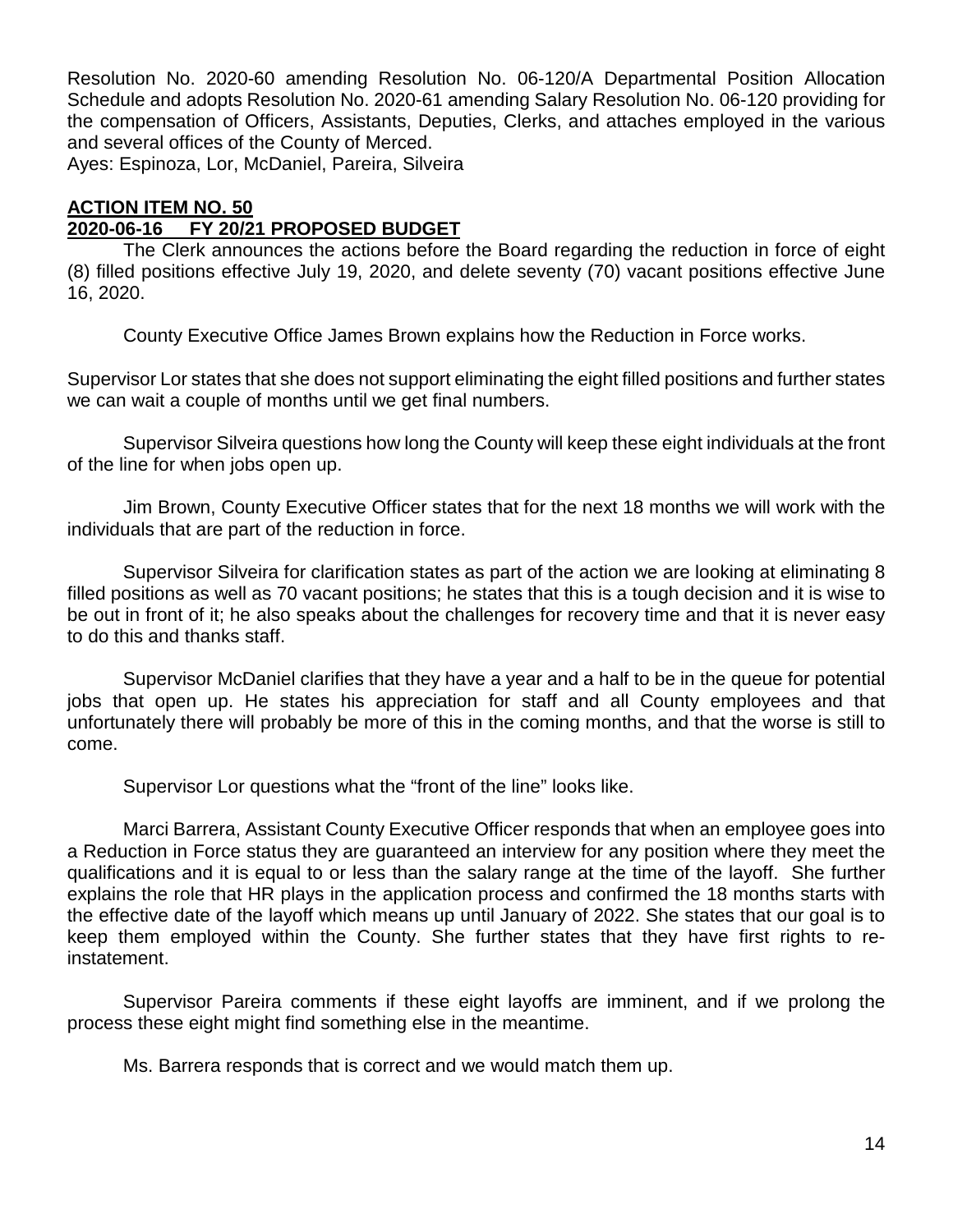Mr. Brown states that by this action (reduction in force) when they put in an application for a position they will have first priority.

Supervisor Pareira comments that this is never easy to eliminate positions especially when they are filled.

Upon motion of Supervisor McDaniel, seconded by Supervisor Silveira, the Board approves the reduction in force of eight (8) filled positions effective July 19, 2020, and the deletion of seventy (70) vacant position effective June 16, 2020. Ayes: McDaniel, Pareira, Silveira Noes: Espinoza, Lor

#### **ACTION ITEM NO. 51**

#### **2020-06-16 FY 20/21 PROPOSED BUDGET**

The Clerk announces the actions before the Board pertaining to adoption of Proposed Budget for FY 2020/2021.

County Executive Officer Jim Brown gives an overview of the proposed budget and reviews a PowerPoint presentation covering FY 2020-2021 Proposed Budget. Mr. Brown states that copies of the PowerPoint presentation and proposed budget-at-a-glance handouts are available for the public.

Assistant County Executive Officer David Mirrione, and Budget Manager Scott Dockstader reviews PowerPoint covering: Actual Revenues v. Expenditures (General Fund), Cash Flow (General Fund) – June Year End, Available Fund Balance – After Reserves, Local Revenue – Annual Revenue Trend, Local Resources, Total Reserves (General & Fire Fund), General Fund Contingency, Budget Overview, All Funds Appropriation by Area, Budget Overview, Net County Costs, and Top Five Net County Cost Increases – FY 2019-20 to FY 2020-21 Proposed, Countywide Positions, Staffing Impacts, Proposed Position Reductions, Potential State Budget Impacts, and Budget Issues.

Mr. Brown concludes the PowerPoint presentation covering Issues to Consider.

The Board has lengthy discussion on the list of Issues to Consider.

Upon motion of Supervisor McDaniel, seconded by Supervisor Pareira, duly carried the Board 1) Adopts the Proposed Budget for FY 2020-21 as an operating budget until the Board adopts a Final Budget; 2) Authorizes the County Executive Officer, or designee, to approve Out-of-State travel submitted between Proposed and Final Budget; 3) Directs that no capital assets recommended in the Proposed Budget be purchased or Capital Projects be started until the adoption of the Final Budget, except the following: a) Budget Unit 14200 Account 85458 - Voting System; b) Budget Unit 14200 Account 86233 - 1 Copier; c) Budget Unit 16200 Account 87132 - Black Rascal Flood Cntr Proj; d) Budget Unit 16500 Account 85561 – Houlihan Park Renovation; e) Budget Unit 17000 Account 83060 - Courthouse Museum Restore Stdy; f) Budget Unit 17000 Account 83600 - Structures & Improvements; g) Budget Unit 17000 Account 84155 - BHRS Key FOB; h) Budget Unit 17000 Account 84189 - Courts-County Shared PL Sea; i) Budget Unit 17000 Account 84194 - Main Admin Required Outdoor Im; j) Budget Unit 17000 Account 84205 - Adobe Bldg Tenant Improvements; k) Budget Unit 17000 Account 85465 - SM Water Conditioning Array; l) Budget Unit 17000 Account 85480 - Merced Vets HVAC; m) Budget Unit 17000 Account 85481 - Merced Vets